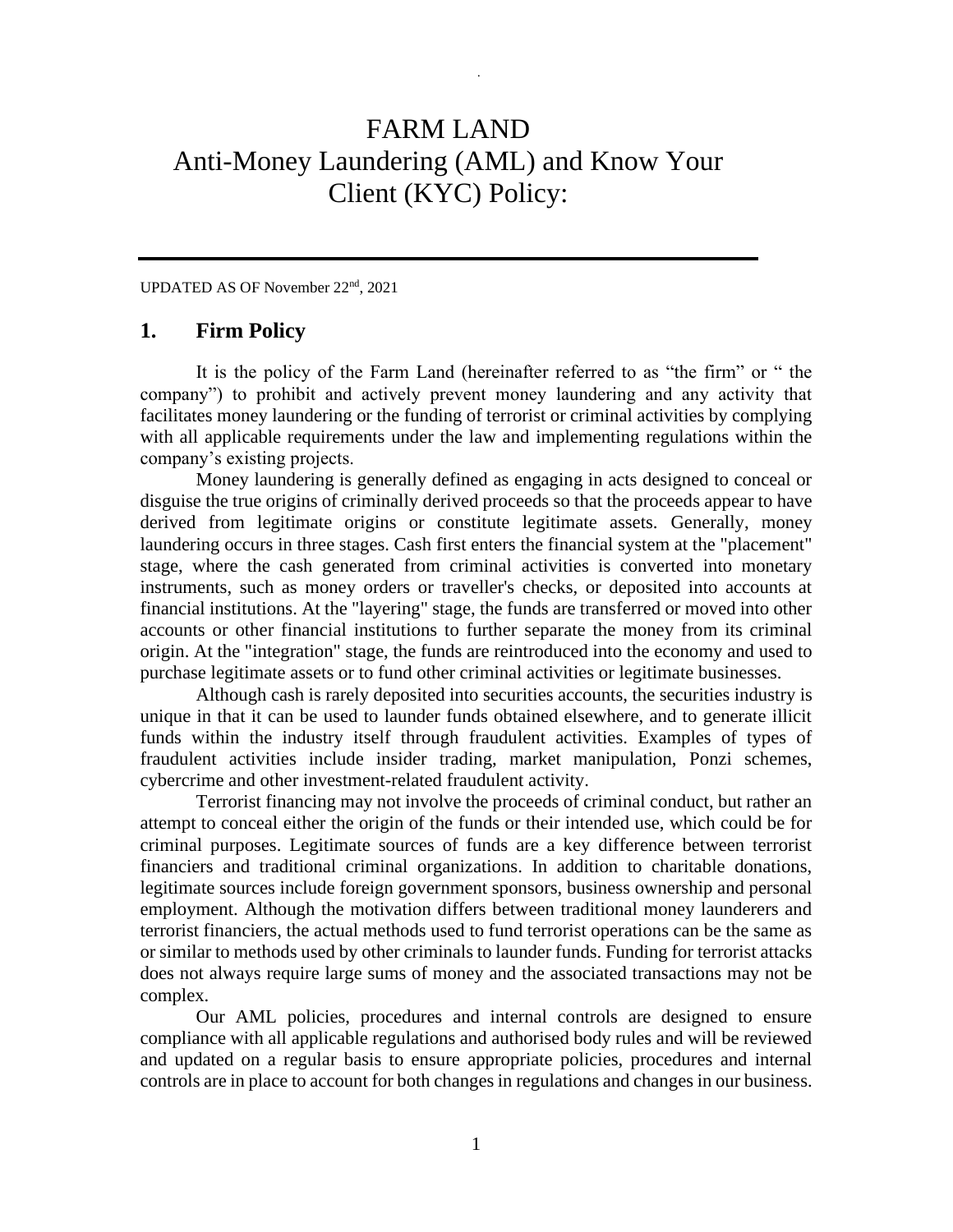## **2. AML Compliance Person Designation and Duties**

The firm has designated a compliance officer as its Anti-Money Laundering Program Compliance Person (AML Compliance Person), with full responsibility for the firm's AML program. A compliance officer shall be appointed by company's director or board of directors. The compliance officer has a working knowledge of the implementing regulations and is qualified by experience, knowledge and training. The duties of the AML Compliance Person will include monitoring the firm's compliance with AML obligations, overseeing communication and training for employees, and any other duties decided by the director. The AML Compliance Person will also ensure that the firm keeps and maintains all of the required AML records and will ensure that Suspicious Activity Reports (SARs) are filed with the authorized body when appropriate. The AML Compliance Person is vested with full responsibility and authority to enforce the firm's AML program.

*.*

The firm will provide the authorized body with contact information for the AML Compliance Person, including: (1) name; (2) title; (3) mailing address; (4) email address; (5) telephone number; and (6) facsimile (if any). The firm will promptly notify the authorized body of any change in this information and will review, and if necessary update, this information within 17 business days after the end of each calendar year. The annual review of authorized body information will be conducted by the compliance officer and will be completed with all necessary updates being provided no later than 17 business days following the end of each calendar year. In addition, if there is any change to the information, the compliance officer will update the information promptly, but in any event not later than 30 days following the change.

# **3. Giving AML Information to the authorized body and Financial Institutions**

#### **Authorized body Requests**

We will respond to an authorized body request concerning accounts and transactions by immediately searching our records to determine whether we maintain or have maintained any account for, or have engaged in any transaction with, each individual, entity or organization named in the Request. We understand that we have 14 days (unless otherwise specified by the respective authorized body) from the transmission date of the request to respond to a Request.

If the compliance officer searches our records and does not find a matching account or transaction, then the compliance officer might not reply to the Request. We will maintain documentation that we have performed the required search by printing a search selfverification document confirming that your firm has searched the subject information against your records OR maintaining a log showing the date of the request, the number of accounts searched, the name of the individual conducting the search and a notation of whether or not a match was found.

We will not disclose the fact that the authorized body has requested or obtained information from us, except to the extent necessary to comply with the information request. The compliance officer will review, maintain and implement procedures to protect the security and confidentiality of requests from the authorized body similar to those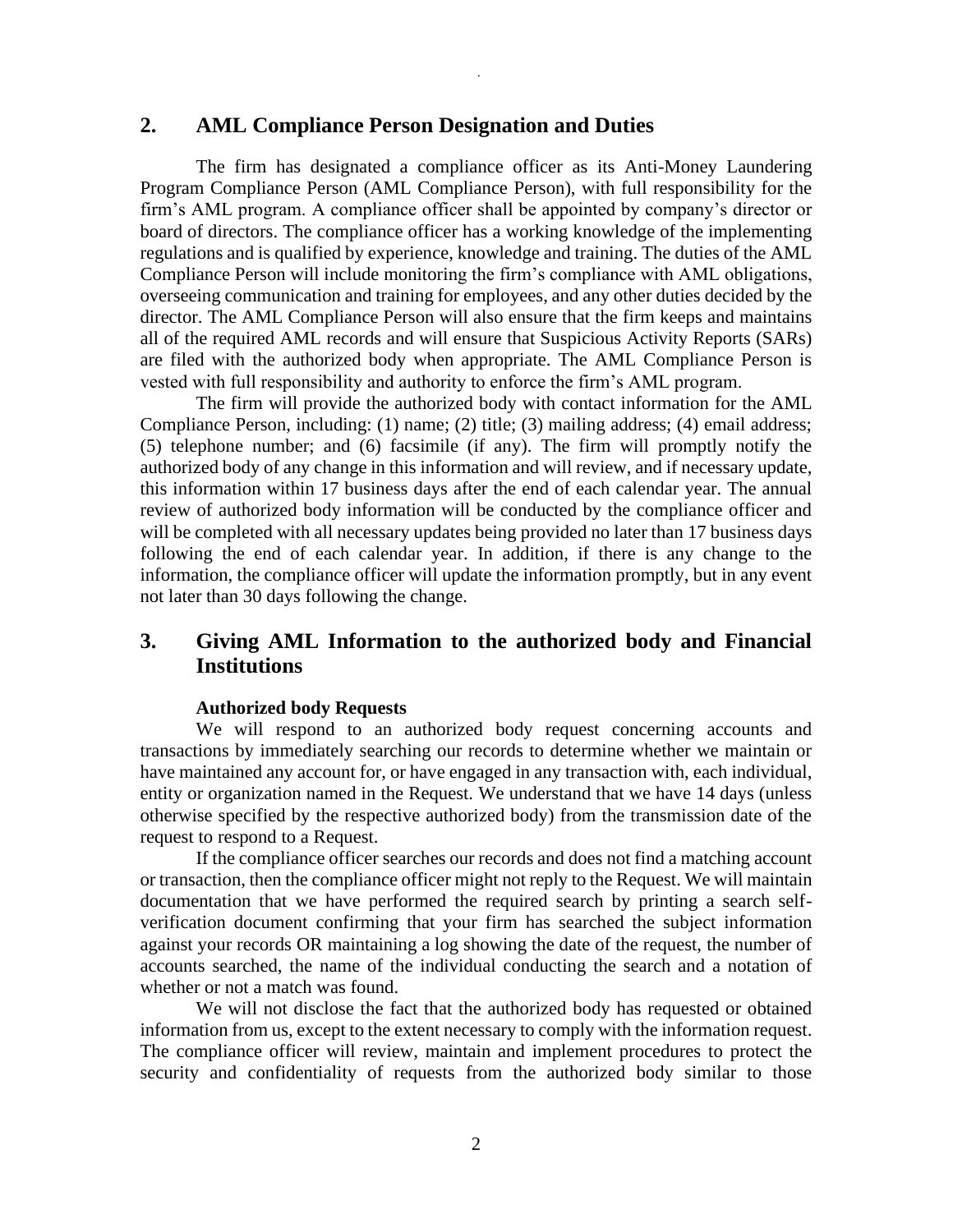procedures established to satisfy the requirements of the law with regard to the protection of customers' nonpublic information.

*.*

We will direct any questions we have about the Request to the requesting law enforcement agency as designated in the request.

Unless otherwise stated in the Request, we will not be required to treat the information request as continuing in nature, and we will not be required to treat the periodic Requests as a government provided a list of suspected terrorists for purposes of the customer identification and verification requirements.

We will employ strict procedures both to ensure that only relevant information is shared and to protect the security and confidentiality of this information, for the authorized body, by segregating it from the firm's other books and records.

We also will employ procedures to ensure that any information received from another financial institution shall not be used for any purpose other than:

- identifying and, where appropriate, reporting on money laundering or terrorist activities;
- determining whether to establish or maintain an account or to engage in a transaction; or
- assisting the financial institution in complying with performing such activities.

# **4. Checking the Office of Foreign Assets Control Listings**

Before opening an account, and on an ongoing basis, the compliance officer will check to ensure that a customer does not appear on the SDN list or is not engaging in transactions that are prohibited by the economic sanctions and embargoes administered and enforced by the authorized body. Because the list and listings of economic sanctions and embargoes are updated frequently, we will consult them on a regular basis and subscribe to receive any available updates when they occur. With respect to the SDN list, we may also access that list through various software programs to ensure speed and accuracy. The compliance officer will also review existing accounts against the SDN list and listings of current sanctions and embargoes when they are updated and the compliance officer will document the review.

If we determine that a customer is on the SDN list or is engaging in transactions that are prohibited by the economic sanctions and embargoes administered and enforced by authorized body, we will reject the transaction and/or block the customer's assets and file a blocked assets and/or rejected transaction form with authorized body within 10 days.

# **5. Know Your Customer**

In addition to the information we must collect under the laws of the jurisdictions where the company operates its projects, we have established a KYC Program. We will collect certain minimum customer identification information from each customer who opens an account for any of our projects; utilize risk-based measures to verify the identity of each customer who opens an account; record customer identification information and the verification methods and results; provide the required adequate KYC notice to customers that we will seek identification information to verify their identities; and compare customer identification information with government-provided lists of suspected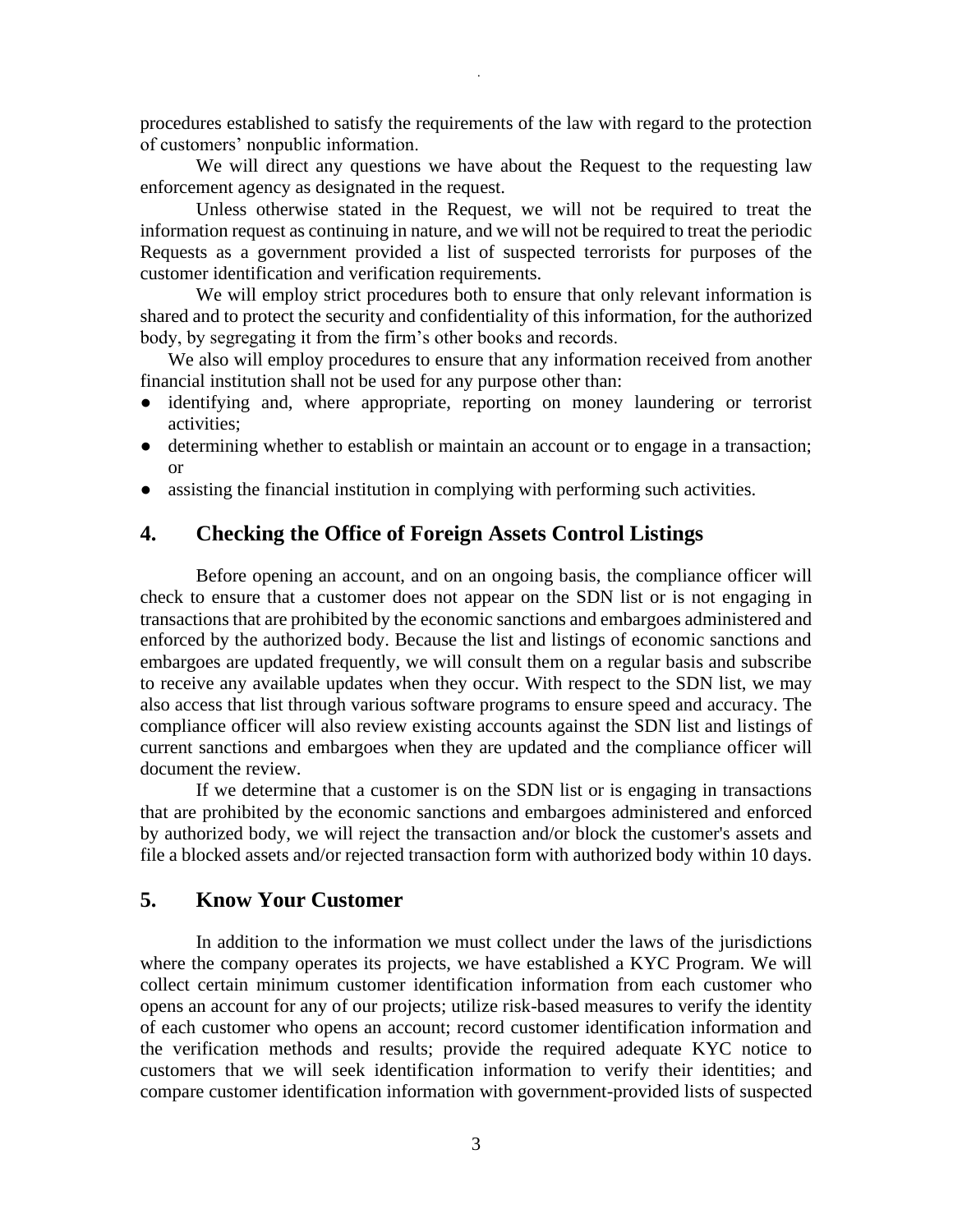terrorists, once such lists have been issued by the government or respective international authority.

*.*

#### **a. Required Customer Information**

Prior to opening an account for any of its projects, Farm Land will collect the following information for such accounts, if applicable, for any person, entity or organization that is opening a new account and whose name is on the account:

- (1) the full name;
- (2) date of birth (for an individual);
- (3) an address, which will be a residential or business street address (for an individual), or residential or business street address of next of kin or another contact individual (for an individual who does not have a residential or business street address), or a principal place of business, local office, or other physical location (for entities); and
- (4) an identification number, which may be:
- a) national or international ID (which must not expire within the next 3 months of the submission date);
- b) a taxpayer identification number,
- c) driver's license (national or international);
- d) any other government-issued document evidencing nationality or residence and bearing a photograph or other similar safeguard.
- (5) customer's contact telephone number and e-mail address;
- (6) cutomer's Ethereum wallet address under which, in combination with the information collected above, we will be able to identify any of our customers and transactions they make within our projects.
- (7) OPTIONALLY, for some of our projects, we will collect from our USA-based customers an information to prove their status of accredited investors via filling of our Accredited Investor Questionnaire.

In regards to the customers who are the legal entities, in addition to point (3) above, we will collect the following information/documents:

(8) statutory documents;

- (9) description of their corporate structure;
- (10) information on theirs beneficial owners and core management (directors or members of the board of directors);
- (11) documents from their local financial institutions (e.g. banks) to prove their financial credibility and good reputation.

When opening an account for a foreign business or enterprise that does not have an identification number, we will request alternative government-issued documentation certifying the existence of the business or enterprise.

## **b. Customers Who Refuse to Provide Information**

If a potential or existing customer either refuses to provide the information described above when requested, or appears to have intentionally provided misleading information, our firm will not open a new account and, after considering the risks involved, consider closing any existing account. In either case, our AML Compliance Person will be notified so that we can determine whether we should report the situation to the authorized body.

## **c. Verifying Information**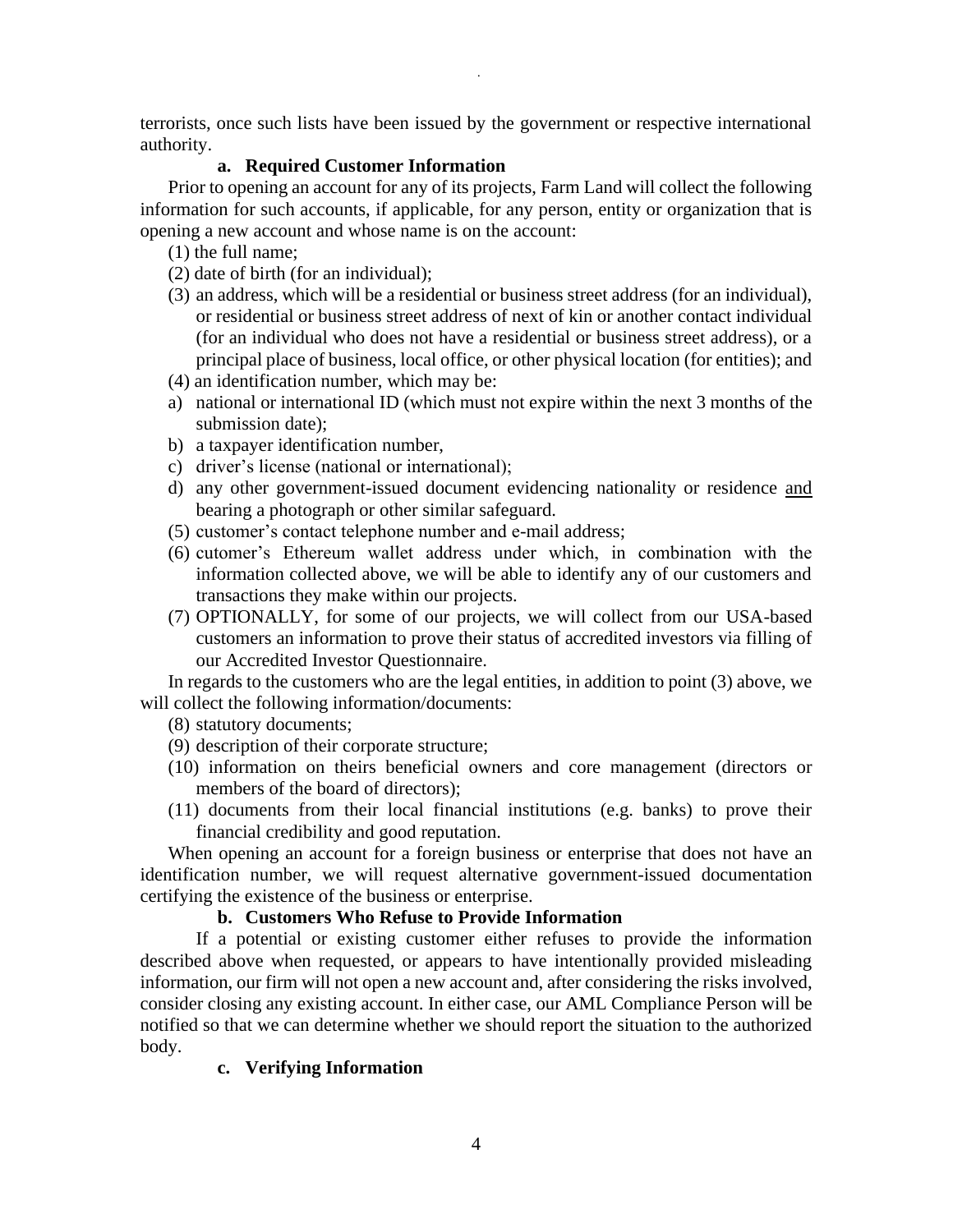Based on the risk, and to the extent reasonable and practicable, we will ensure that we have a reasonable belief that we know the true identity of our customers by using riskbased procedures to verify and document the accuracy of the information we get about our customers. The compliance officer or the engaged third-party AML/KYC compliance services providers will analyze the information we obtain to determine whether the information is sufficient to form a reasonable belief that we know the true identity of the customer (e.g., whether the information is logical or contains inconsistencies).

*.*

We will verify customer identity through documentary means, non-documentary means or both. We will use documents to verify customer identity when appropriate documents are available. In light of the increased instances of identity fraud, we will supplement the use of documentary evidence by using the non-documentary means described below whenever necessary. We may also use non-documentary means if we are still uncertain about whether we know the true identity of the customer. In verifying the information, we will consider whether the identifying information that we receive, such as the customer's name, street address, zip code, telephone number (if provided), date of birth and Social Security number, allow us to determine that we have a reasonable belief that we know the true identity of the customer (e.g., whether the information is logical or contains inconsistencies). Appropriate documents for verifying the identity of customers include the following:

- For an individual, an unexpired government-issued identification evidencing nationality or residence and bearing a photograph or similar safeguard, such as a driver's license or passport; and
- For a person other than an individual, documents showing the existence of the entity, such as certified articles of incorporation, a government-issued business license, a partnership agreement or a trust instrument.

We understand that we are not required to take steps to determine whether the document that the customer has provided to us for identity verification has been validly issued and that we may rely on a government-issued identification as verification of a customer's identity. If, however, we note that the document shows some obvious form of fraud, we must consider that factor in determining whether we can form a reasonable belief that we know the customer's true identity.

We will use the following non-documentary methods of verifying identity:

- Independently verifying the customer's identity through the comparison of information provided by the customer with information obtained from a consumer reporting agency, public database or another source;
- Checking references with other financial institutions; or
- Obtaining a financial statement.
- and other non-documentary methods, if applicable.
- We will use non-documentary methods of verification when:
- (1) the customer is unable to present an unexpired government-issued identification document with a photograph or other similar safeguard;
- (2) the firm is unfamiliar with the documents the customer presents for identification verification;
- (3) the customer and firm do not have face-to-face contact; and
- (4) there are other circumstances that increase the risk that the firm will be unable to verify the true identity of the customer through documentary means.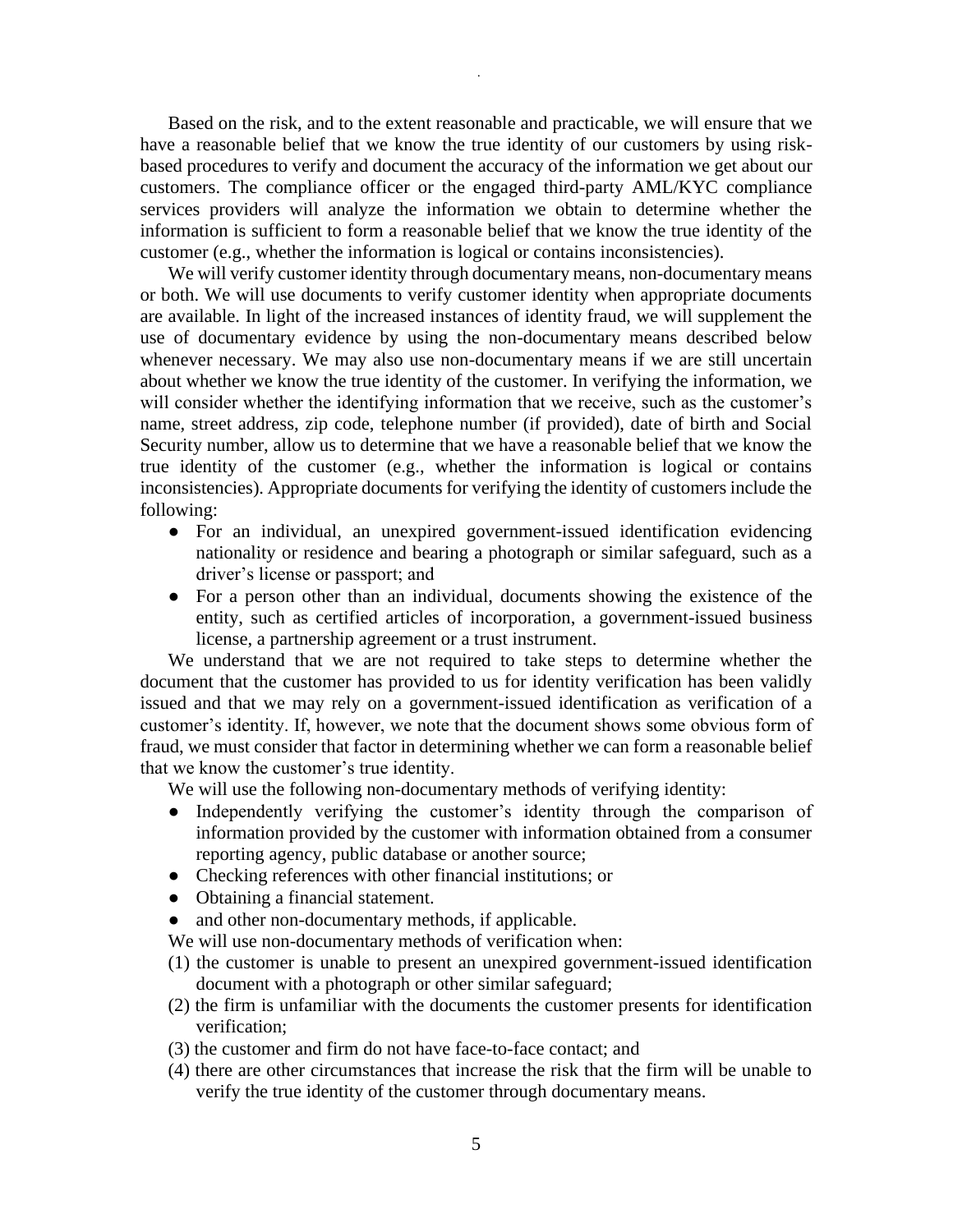We will verify the information within a reasonable time before or after the account is opened. Depending on the nature of the account and requested transactions, we may refuse to complete a transaction before we have verified the information, or in some instances when we need more time, we may, pending verification, restrict the types of transactions or money amount of transactions. If we find suspicious information that indicates possible money laundering, terrorist financing activity, or other suspicious activity, we will, after internal consultation with the firm's AML Compliance Person, file a SAR in accordance with applicable laws and regulations.

*.*

We recognize that the risk that we may not know the customer's true identity may be heightened for certain types of accounts, such as an account opened in the name of a corporation, partnership or trust that is created or conducts substantial business in a jurisdiction that has been designated by the authorities as a primary money laundering jurisdiction, a terrorist concern, or has been designated as a non-cooperative country or territory. We will identify customers that pose a heightened risk of not being properly identified. We will also take the following additional measures that may be used to obtain information about the identity of the individuals associated with the customer when standard documentary methods prove to be insufficient.

#### **d. Lack of Verification**

When we cannot form a reasonable belief that we know the true identity of a customer, we will do the following: (1) not open an account; (2) impose terms under which a customer may conduct transactions while we attempt to verify the customer's identity; (3) close an account after attempts to verify a customer's identity fail; and (4) determine whether it is necessary to file a SAR in accordance with applicable laws and regulations.

#### **e. Recordkeeping**

We will document our verification, including all identifying information provided by a customer, the methods used and results of verification, and the resolution of any discrepancies identified in the verification process. We will keep records containing a description of any document that we relied on to verify a customer's identity, noting the type of document, any identification number contained in the document, the place of issuance, and if any, the date of issuance and expiration date. With respect to nondocumentary verification, we will retain documents that describe the methods and the results of any measures we took to verify the identity of a customer. We will also keep records containing a description of the resolution of each substantive discrepancy discovered when verifying the identifying information obtained. We will retain records of all identification information for five years after the account has been closed; we will retain records made about verification of the customer's identity for five years after the record is made.

#### **f. Comparison with Government-Provided Lists of Terrorists**

At such time as we receive notice that a respective government or international agency has issued a list of known or suspected terrorists and identified the list as a list for KYC purposes, we will, within a reasonable period of time after an account is opened (or earlier, if required by another law or regulation or directive issued in connection with an applicable list), determine whether a customer appears on any such list of known or suspected terrorists or terrorist organizations issued by any government agency and designated as such by functional regulators. We will follow all directives issued in connection with such lists.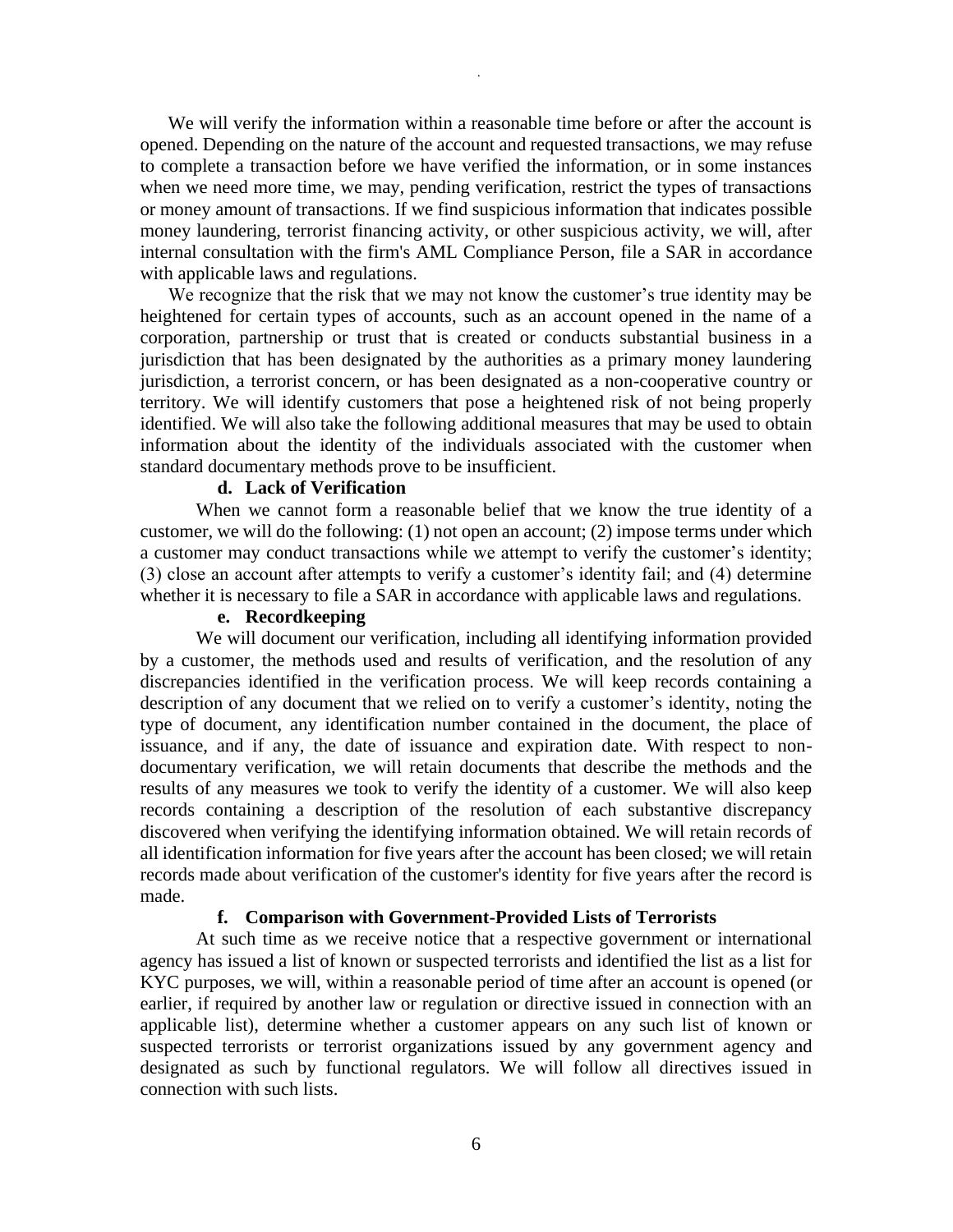We will continue to comply separately with rules prohibiting transactions with certain foreign countries or their nationals.

*.*

#### **g. Notice to Customers**

We will provide notice to customers that the firm is requesting information from them to verify their identities, as required by law. We will use the following method to provide notice to customers: online.

#### **h. Reliance on Another Financial Institution for Identity Verification**.

We may, under the following circumstances, rely on the performance by another financial institution (including an affiliate) of some or all of the elements of our KYC with respect to any customer that is opening an account or has established an account or similar business relationship with the other financial institution to provide or engage in services, dealings or other financial transactions**:**

- when such reliance is reasonable under the circumstances;
- when the other financial institution is subject to a rule implementing the anti-money laundering compliance program requirements and is regulated by a functional regulator; and
- when the other financial institution has entered into a contract with our firm requiring it to certify annually to us that it has implemented its anti-money laundering program and that it will perform (or its agent will perform) specified requirements of the customer identification program.

#### **6. Customer Due Diligence Rule**

In addition to the information collected under the law, we have established, documented and maintained written policies and procedures reasonably designed to identify and verify beneficial owners of legal entity customers and comply with other aspects of the Customer Due Diligence (CDD) Rule. We will collect certain minimum CDD information from beneficial owners of legal entity customers as described above. We will understand the nature and purpose of customer relationships for the purpose of developing a customer risk profile. We will conduct ongoing monitoring to identify and report suspicious transactions, and, on a risk basis, maintain and update customer information.

## **a. Identification and Verification of Beneficial Owners**

At the time of opening an account for a legal entity customer, the compliance officer will identify any individual that is a beneficial owner of the legal entity customer by identifying any individuals who directly or indirectly own 25% or more of the equity interests of the legal entity customer, and any individual with significant responsibility to control, manage, or direct a legal entity customer. The following information will be collected for each beneficial owner:

- (1) the name;
- (2) date of birth (for an individual);
- (3) an address, which will be a residential or business street address (for an individual), or residential or business street address of next of kin or another contact individual (for an individual who does not have a residential or business street address), or a principal place of business, local office, or other physical location (for a person other than an individual); and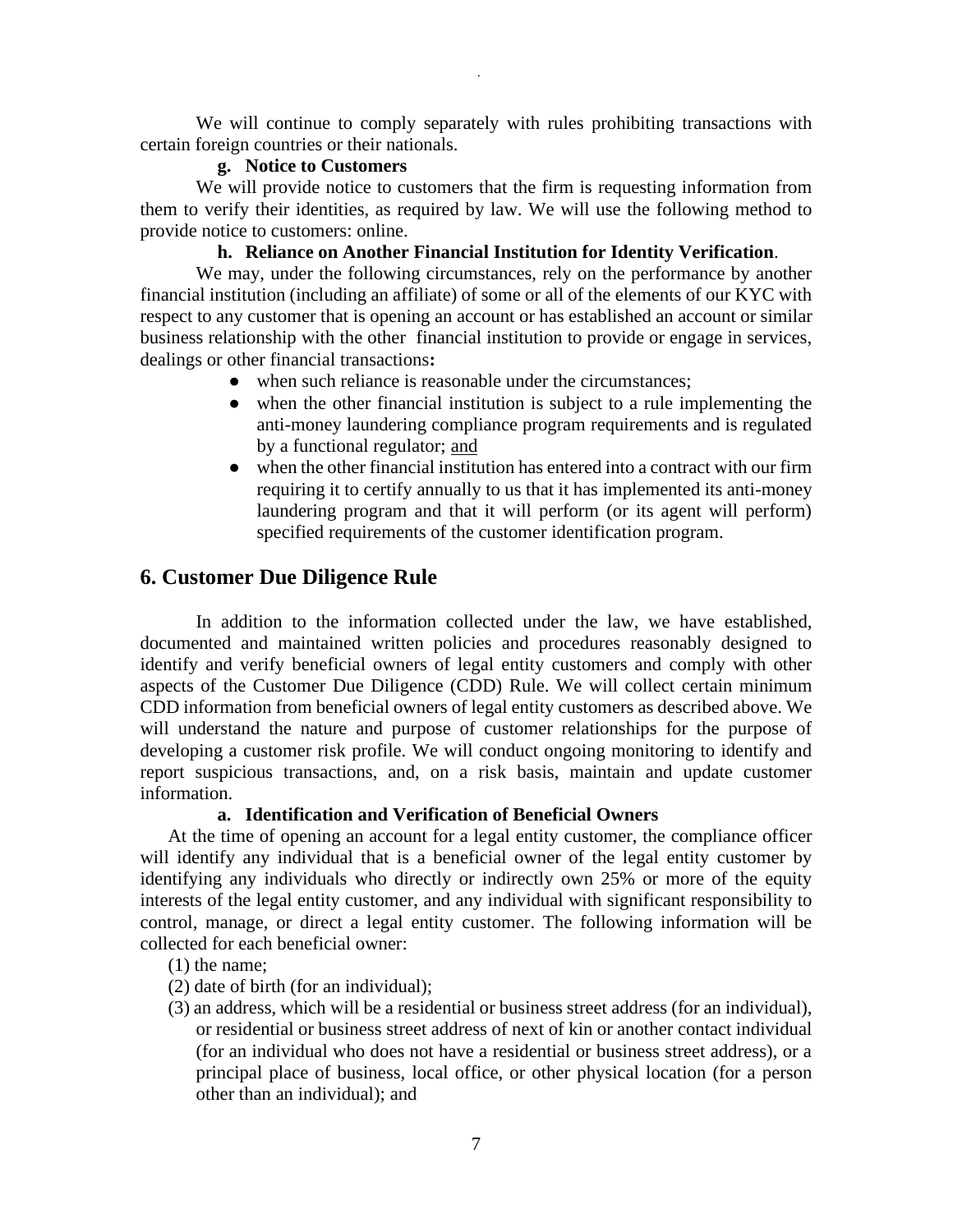(4) an identification number, which will be a taxpayer identification number, or one or more of the following: a taxpayer identification number, passport number and country of issuance, alien identification card number, or number and country of issuance of any other government-issued document evidencing nationality or residence and bearing a photograph or other similar safeguard.

*.*

For verification, we will describe any document relied on (noting the type, any identification number, place of issuance and, if any, date of issuance and expiration). We will also describe any non-documentary methods and the results of any measures undertaken.

#### **b. Identification and verification of the politically exposed persons (PEPs)**

At the time of opening an account for an individual or legal entity customer, the compliance officer will identify any individual that is a politically exposed person or have relation to a politically exposed person.

In such a case the compliance officer will communicated a customer who have identified him as PEP or have a relation to PEP for clarification of his/her purpose of utilization of the company's project(-s) and request additional documents and information from respective financial institutions where such PEP or a person related to PEP is a client.

As regards to the legal entities, our compliance officer or a third party KYC/AML compliance services provider will identify PEPs in management or beneficiaries of such legal entities during the KYC verification procedure. In such a case our compliance officer will contact the legal entity to retain additional information on respective PEPs.

## **c. Understanding the Nature and Purpose of Customer Relationships**

We will understand the nature and purpose of customer relationships for the purpose of developing a customer risk profile through legal methods.

## **d. Conducting Ongoing Monitoring to Identify and Report Suspicious Transactions**

We will conduct ongoing monitoring to identify and report suspicious transactions and, on a risk basis, maintain and update customer information, including information regarding the beneficial ownership of legal entity customers, using the customer risk profile as a baseline against which customer activity is assessed for suspicious transaction reporting.

## **7. Monitoring Accounts for Suspicious Activity**

We will monitor account activity for unusual size, volume, pattern or type of transactions, taking into account risk factors and red flags that are appropriate to our business. The customer risk profile will serve as a baseline for assessing potentially suspicious activity. The AML Compliance Person or his or her designee will be responsible for this monitoring, will review any activity that our monitoring system detects, will determine whether any additional steps are required, will document when and how this monitoring is carried out and will report suspicious activities to the appropriate authorities.

The AML Compliance Person or his or her designee will conduct an appropriate investigation and review relevant information from internal or third-party sources before a SAR is filed.

#### **a. Emergency Notification to Law Enforcement by Telephone**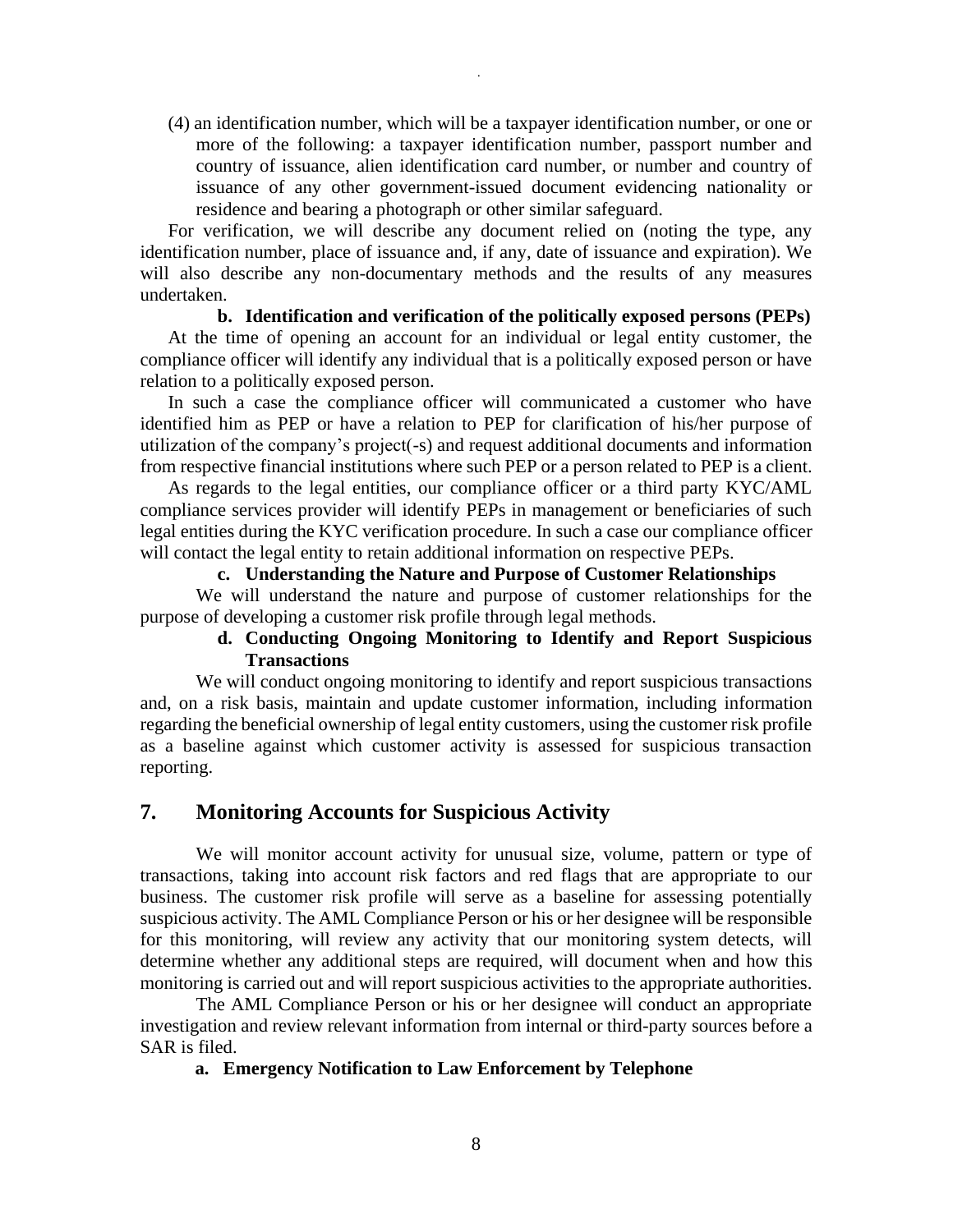In situations involving violations that require immediate attention, such as terrorist financing or ongoing money laundering schemes, we will immediately call an appropriate law enforcement authority. If we notify the appropriate law enforcement authority of any such activity, we must still file a timely SAR.

*.*

## **b. Red Flags**

Red flags that signal possible money laundering or terrorist financing include, but are not limited to:

## **Customers – Insufficient or Suspicious Information**

- Provides unusual or suspicious identification documents that cannot be readily verified.
- Reluctant to provide complete information about nature and purpose of business, prior banking relationships, anticipated account activity, officers and directors or business location.
- Refuses to identify a legitimate source for funds or information is false, misleading or substantially incorrect.
- The background is questionable or differs from expectations based on business activities.
- Customer with no discernible reason for using the firm's service.

# **Efforts to Avoid Reporting and Recordkeeping**

- Reluctant to provide the information needed to file reports or fails to proceed with the transaction.
- Tries to persuade an employee not to file required reports or not to maintain required records.
- Unusual concern with the firm's compliance with government reporting requirements and the firm's AML policies.

## **Certain Funds Transfer Activities**

- Crypto/wire transfers to/from the customer's account in unusually large amounts or without an apparent reason.
- Crypto/wire activity that is unexplained, repetitive, unusually large or shows unusual patterns or with no apparent business purpose.

# **Certain Securities Transactions**

- Customer engages in prearranged or other non-competitive trading, including wash or cross trades of illiquid securities.
- Two or more accounts trade an illiquid stock suddenly and simultaneously.
- Customer journals securities between unrelated accounts for no apparent business reason.
- A customer has opened multiple accounts with the same beneficial owners or controlling parties for no apparent business reason.
- Customer's trading patterns suggest that he or she may have inside information.

# **Other Suspicious Customer Activity**

- Unexplained high level of account activity with very low levels of securities transactions.
- Law enforcement subpoenas.
- Large numbers of crypto/securities transactions across a number of jurisdictions.
- Buying and selling crypto/securities with no purpose or in unusual circumstances (*e.g.*, churning at customer's request).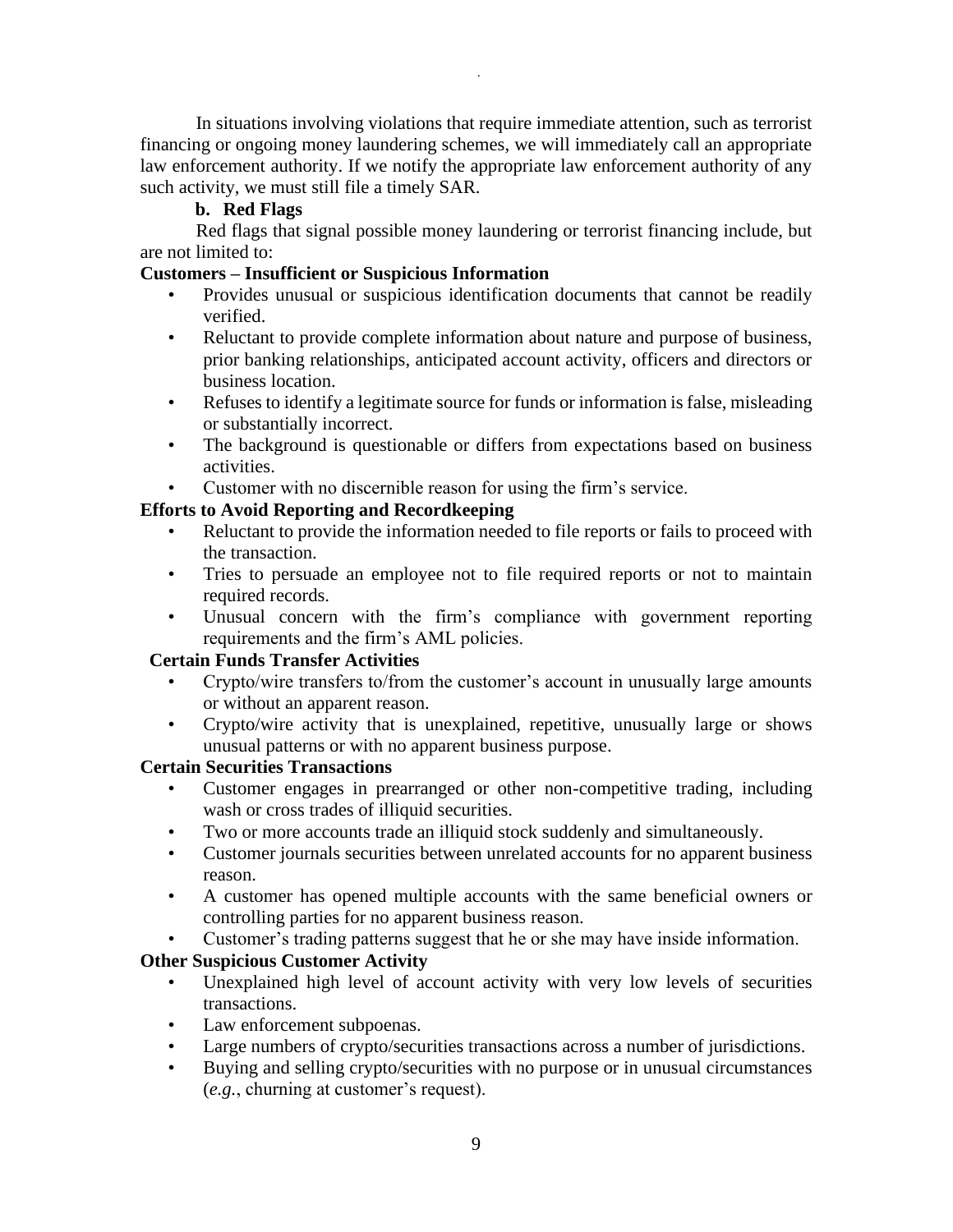• No concern regarding the cost of transactions or fees (*i.e.*, surrender fees, higher than necessary commissions, etc.).

*.*

**c. Responding to Red Flags and Suspicious Activity**

When an authorized employee of the firm detects any red flag or other activity that may be suspicious, he or she will notify the compliance officer. Under the direction of the AML Compliance Person, the firm will determine whether or not and how to further investigate the matter. This may include gathering additional information internally or from third-party sources, contacting the government, freezing the account and/or filing a SAR.

# **8. Suspicious Transactions and Reporting**

#### **Filing a SAR**

 We will file SARs with the authorized body for any transactions (including and transfers) conducted or attempted by, at or through our firm (either individually or in the aggregate) where we know, suspect or have reason to suspect:

- (1) the transaction involves funds derived from illegal activity or is intended or conducted in order to hide or disguise funds or assets derived from illegal activity as part of a plan to violate or evade law or regulation or to avoid any transaction reporting requirement under law or regulation;
- (2) the transaction is designed, whether through structuring or otherwise, to evade any requirements of the authorized body regulations;
- (3) the transaction has no business or apparent lawful purpose or is not the sort in which the customer would normally be expected to engage, and after examining the background, the possible purpose of the transaction and other facts, we know of no reasonable explanation for the transaction; or
- (4) the transaction involves the use of the firm to facilitate criminal activity.

We will also file a SAR and notify the appropriate law enforcement authority in situations involving violations that require immediate attention, such as terrorist financing or ongoing money laundering schemes.

We may file a voluntary SAR for any suspicious transaction that we believe is relevant to the possible violation of any law or regulation but that is not required to be reported by us under the SAR rule. It is our policy that all SARs will be reported regularly to the Board of Directors and appropriate senior management, with a clear reminder of the need to maintain the confidentiality of the SAR.

We will report suspicious transactions by completing a SAR, and we will collect and maintain supporting documentation as required by the authorized body regulations. We will file a SAR-SF no later than 30 calendar days after the date of the initial detection of the facts that constitute a basis for filing a SAR. If no suspect is identified on the date of initial detection, we may delay filing the SAR for an additional 30 calendar days pending identification of a suspect, but in no case will the reporting be delayed more than 60 calendar days after the date of initial detection. The phrase "initial detection" does not mean the moment a transaction is highlighted for review. The 30-day (or 60-day) period begins when an appropriate review is conducted and a determination is made that the transaction under review is "suspicious" within the meaning of the SAR requirements. A review must be initiated promptly upon identification of unusual activity that warrants investigation.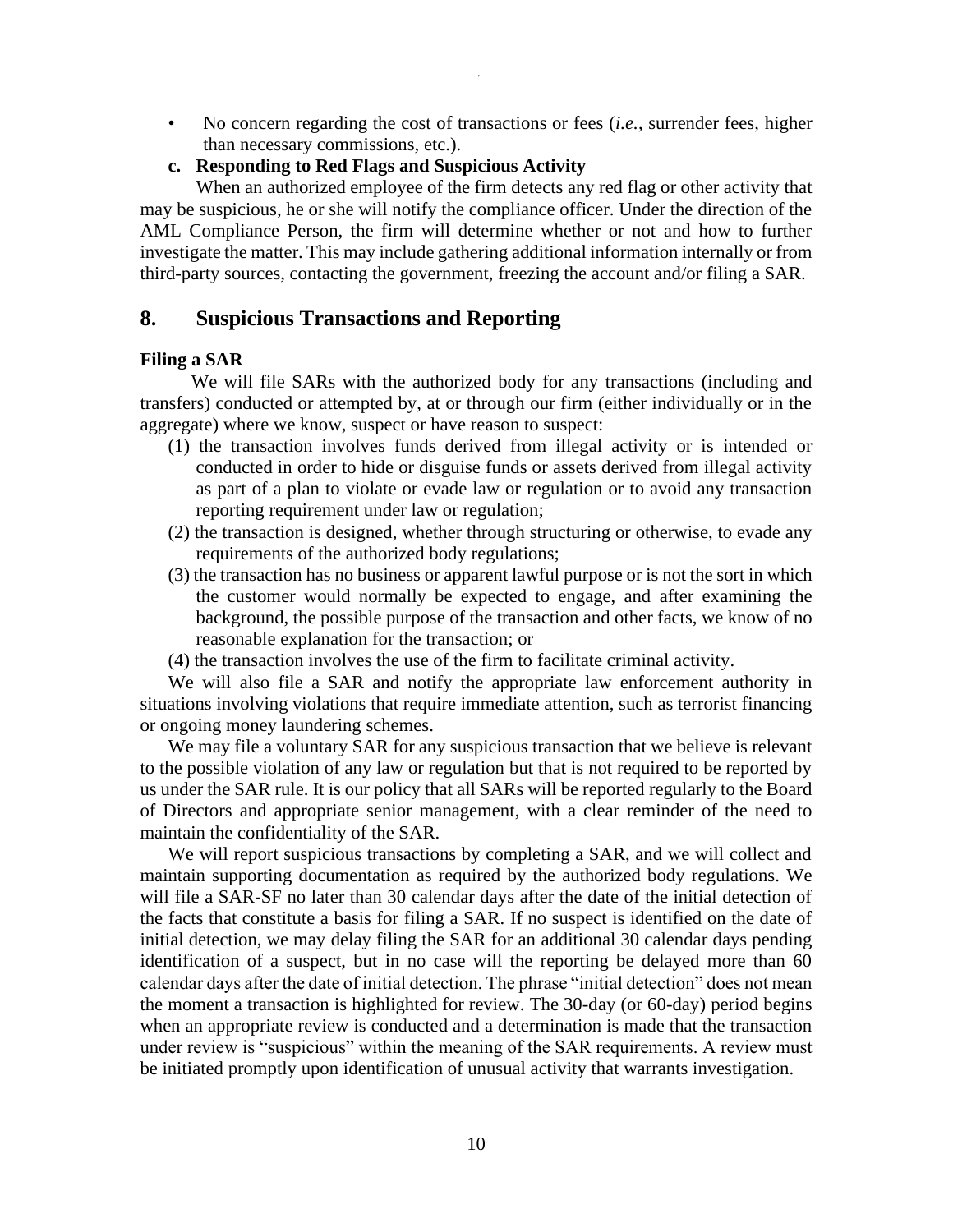We will retain copies of any SAR filed and the original or business record equivalent of any supporting documentation for five years from the date of filing the SAR. We will identify and maintain supporting documentation and make such information available to the authorized body, any other appropriate law enforcement agencies, state securities regulators or upon request.

*.*

We will not notify any person involved in the transaction that the transaction has been reported, except as permitted by the authorized body regulations. We understand that anyone who is subpoenaed or required to disclose a SAR or the information contained in the SAR will, except where disclosure is requested by appropriate law enforcement or regulatory agency, decline to produce the SAR or to provide any information that would disclose that a SAR was prepared or filed. We will notify the authorized body of any such request and our response.

We will maintain records of the following information:

- (a) (A) the name of the purchaser;
	- (B) the date of purchase;
	- $(C)$  the type(s) of instrument(s) purchased;
	- (D) the hash number(s) of each of the instrument(s) purchased; and
	- (E) the amount of money of each of the instrument(s) purchased.
	- (H) We may ask about additional documents.
- (b) We shall keep records required to be kept for a period of five years, and such records shall be made available to the state authorities upon request at any time.

# **9. AML Recordkeeping**

#### **a. Responsibility for Required AML Records and SAR Filing**

Our AML Compliance Person and his or her designee will be responsible for ensuring that AML records are maintained properly and that SARs are filed as required.

In addition, as part of our AML program, our firm will create and maintain SARs and relevant documentation on customer identity and verification and funds transmittals. We will maintain SARs and their accompanying documentation for at least five years. We will keep other documents according to existing regulations and other recordkeeping requirements, including certain rules that require retention periods.

#### **b. SAR Maintenance and Confidentiality**

We will hold SARs and any supporting documentation confidential. We will not inform anyone outside of appropriate law enforcement or regulatory agency about a SAR. We will refuse any subpoena requests for SARs or for information that would disclose that a SAR has been prepared or filed and immediately notify the authorized body of any such subpoena requests that we receive. We will segregate SAR filings and copies of supporting documentation from other firm books and records to avoid disclosing SAR filings. Our AML Compliance Person will handle all subpoenas or other requests for SARs. We may share information with another financial institution about suspicious transactions in order to determine whether we will jointly file a SAR. In cases in which we file a joint SAR for a transaction that has been handled both by us and another financial institution, both financial institutions will maintain a copy of the filed SAR.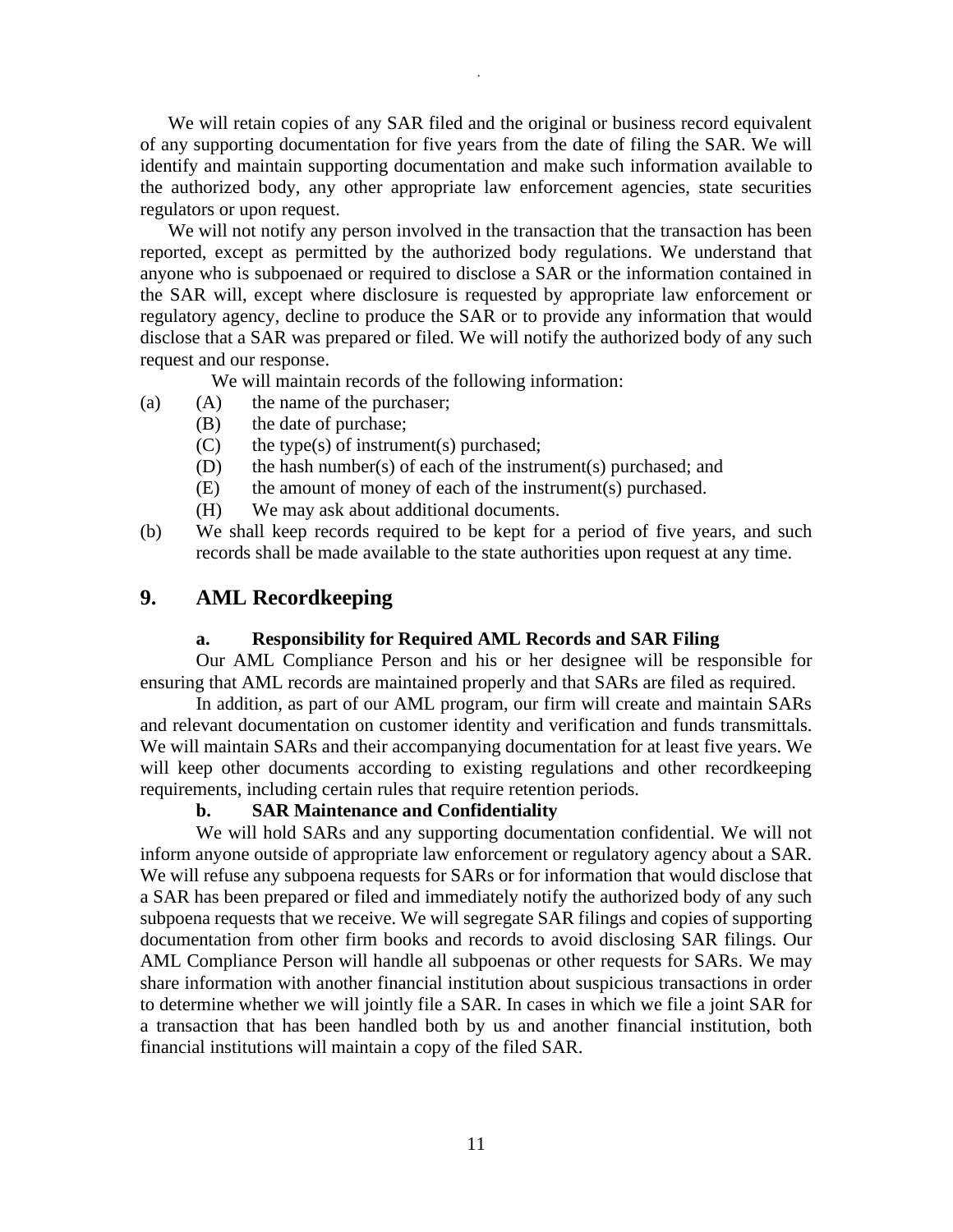#### **10. Applicable laws**

In order to be compliant with the AML/KYC regulations for every of the existing Farm Land' projects, we apply both national (of places where our certain companies are registered or operate, depending on the project) and international regulations.

*.*

We monitor the changes of the applicable laws on the annual basis and, if necessary, amend our policies and procedures accordingly.

## **11. Firm Relationships**

We will work closely with the authorized body to detect money laundering. We will exchange information, records, data and exception reports as necessary to comply with AML laws. Our firm will have filed (and kept updated) the necessary annual certifications for such information. As a general matter, we will obtain and use the following exception reports offered by our authorized body in order to monitor customer activity and we will provide the authorized body with proper customer identification and due diligence information as required to successfully monitor customer transactions. We have discussed how each firm will apportion customer and transaction functions and how we will share information and set forth our understanding in a written document. We understand that the apportionment of functions will not relieve either of us from our independent obligation to comply with AML laws, except as specifically allowed under the authorized body and its implementing regulations.

## **12. Training Programs**

We will develop ongoing employee training under the leadership of the AML Compliance Person and senior management. Our training will occur on at least an annual basis. It will be based on our firm's size, its customer base, and its resources and be updated as necessary to reflect any new developments in the law.

Our training will include, at a minimum: (1) how to identify red flags and signs of money laundering that arise during the course of the employees' duties; (2) what to do once the risk is identified (including how, when and to whom to escalate unusual customer activity or other red flags for analysis and, where appropriate, the filing of SARs); (3) what employees' roles are in the firm's compliance efforts and how to perform them; (4) the firm's record retention policy; and (5) the disciplinary consequences (including civil and criminal penalties) for non-compliance with the regulations.

We will develop training in our firm, or contract for it. Delivery of the training may include educational pamphlets, videos, intranet systems, in-person lectures and explanatory memos. We will maintain records to show the persons trained, the dates of training and the subject matter of their training.

We will review our operations to see if certain employees, such as those in compliance, margin and corporate security, require specialized additional training. Our written procedures will be updated to reflect any such changes.